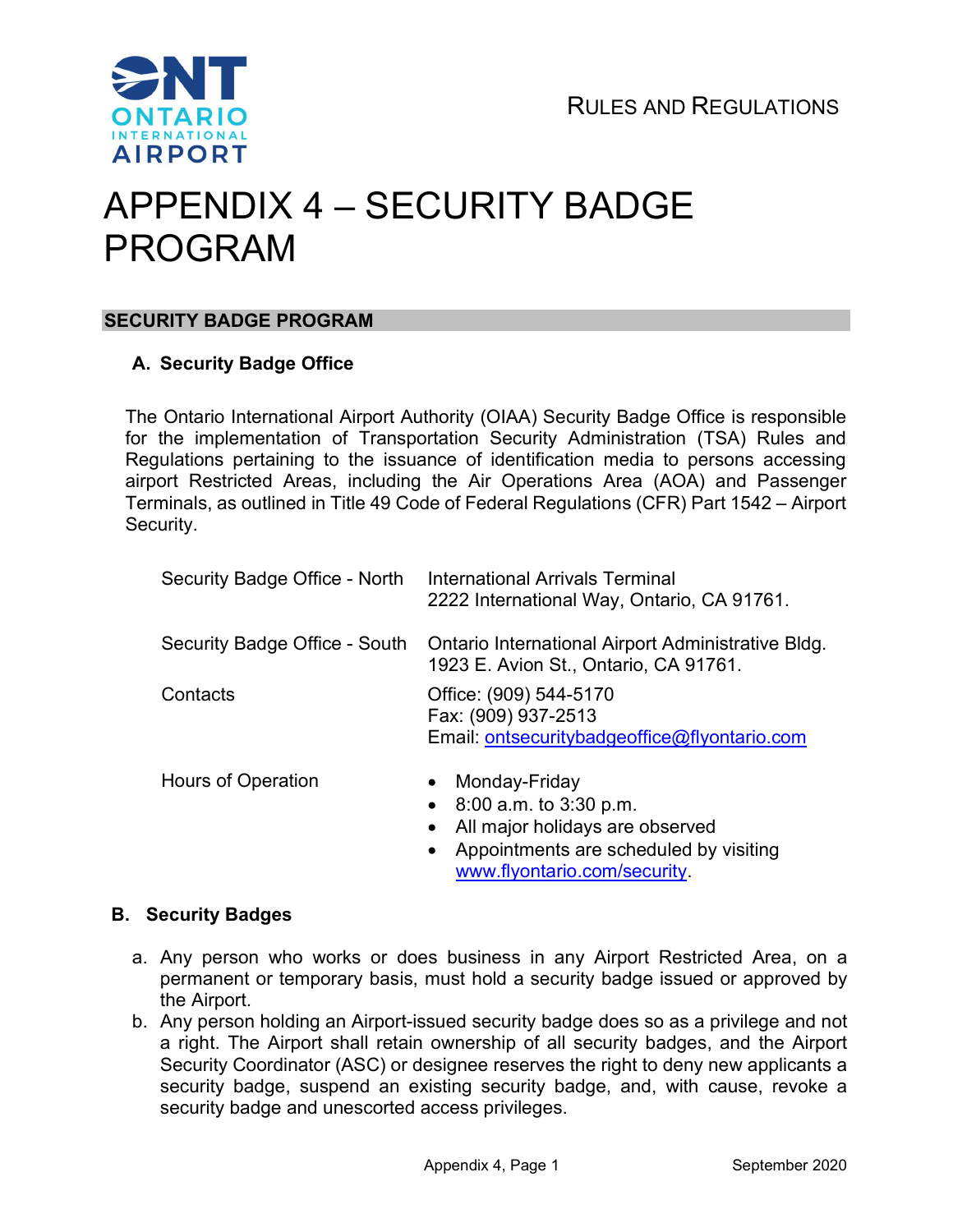

- c. The ASC and or designee may also require security badges for individuals performing work in airport public and/or controlled areas. Accordingly, in accordance with this section, those individuals shall be also be required to pass a Security Threat Assessment and Criminal History Records Check before being issued a security badge.
- d. Security badges must be used pursuant with this section, Appendix 4 Security and Airfield Enforcement Program, and the Airport Security Program (ASP). This includes the proper display, access control procedures, and the critical requirement to immediately deactivate and return the security badge upon its expiration, a badgeholders' separation of employment, expiration of operational need, or upon demand of Airport Officials.
- e. The misuse or willful failure to surrender or return a security badge shall be subject to appropriate enforcement under Appendix 4 - Security and Airfield Enforcement Program.

# C. AUTHORIZED SIGNATORY RESPONSIBILITIES

The Security Badge Office will only issue a security badge to an individual upon the request of a designated Authorized Signatory of an Airport contractor, tenant, vendor, or permit holder. The Authorized Signatory, on behalf of the Airport contractor, tenant, vendor, or permit holder, is responsible for verifying that such individual is employed or authorized to perform duties or services on Airport property. The employer or sponsor of the Authorized Signatory and security badgeholder shall remain responsible for the security badgeholder's compliance with these Rules and Regulations.

- a. Applications must be completed using the most current fillable forms provided by the Security Badge Office; handwritten applications will not be accepted.
- b. Applications must only be provided to the Security Badge Office after the applicant and Authorized Signatory have both completed their respective sections, and printed, signed, and dated the application. Original signatures and dates are required.
- c. The Authorized Signatory's signature must be dated no more than seven (7) calendar days prior to the date the application is provided to the Security Badge Office.
- d. All Authorized Signatory signatures must be authentic and match the Authorized Signatory's signature on file; stamped or photocopied signatures are prohibited and shall be rejected.
- e. Should an application be signed by an Authorized Signatory before the employee sections have been completed, or if a signed application is lost and unreported to the Security Badge Office, the Authorized Signatory may be subject to immediate corrective action(s), to include having his/her Authorized Signatory privileges and/or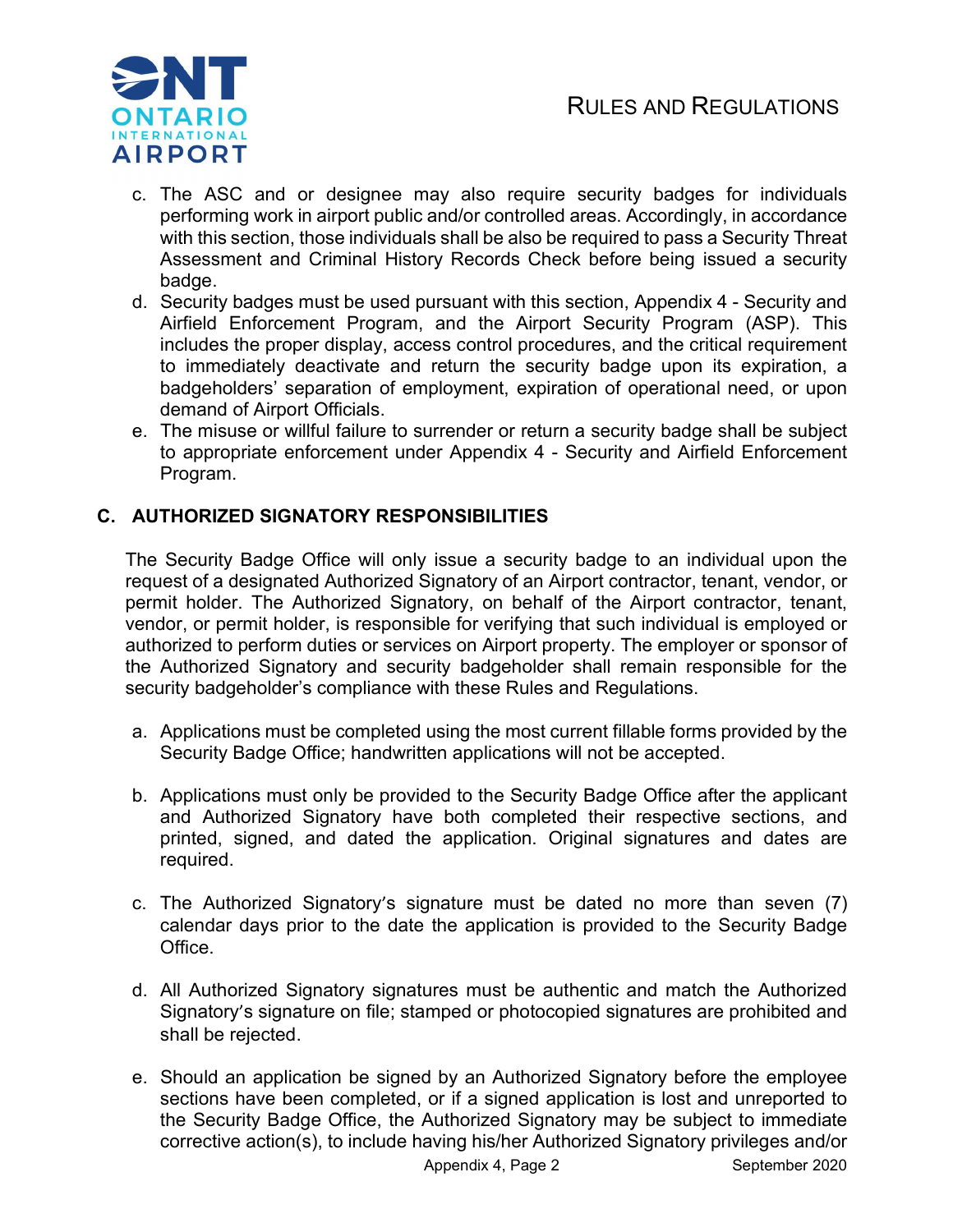

security badge revoked or suspended.

#### D. SECURITY BADGE ISSUANCE

a. Initial Security Badge Issuance

At the time of fingerprinting, applicants must present the Security Badge Office with the following:

- 1) Fingerprint Application. The applicant must complete, sign, and date the most current application form(s), as approved and provided by the Security Badge Office. Applications must be signed and dated by the Authorized Signatory; and
- 2) Valid Government-Issued Photo Identification / Employment Eligibility Documents: Two valid forms of identification must be presented with the application:
	- Government issued photo identification, and
	- Employment Eligibility Document. Acceptable employment eligibility documents shall be pursuant with US Citizenship and Immigration Services (USCIS) Form I-9, List of Acceptable Documents; and
- 3) All applicant biographical information on both forms of identification must be consistent and verifiable. If the individual will have airfield driving privileges, a valid driver's license must also be presented; and
- 4) As described in this section, pass a Criminal History Record Check & Security Threat Assessment. Clearance notifications are provided by the Security Badge Office to the respective Authorized Signatory. All applicants must complete the badging process, to include applicable training, within thirty (30) calendar days of the clearance notification.
- 5) As described in Section 9, all applicants requesting to operate a vehicle on the AOA must successfully pass the ONT AOA Restricted Area Driver Permit Training Program.
- 6) All applicants must complete applicable security training and pass the corresponding test(s) to ensure a comprehensive understanding of the ONT Rules and Regulations and the Airport Security Program (ASP). General training requirements may be found online at the Electronic Code of Federal Regulations (e-CFR), at www.ecfr.io/Title-49/se49.9.1542\_1213 (Reference 49 CFR §1542.213 Training).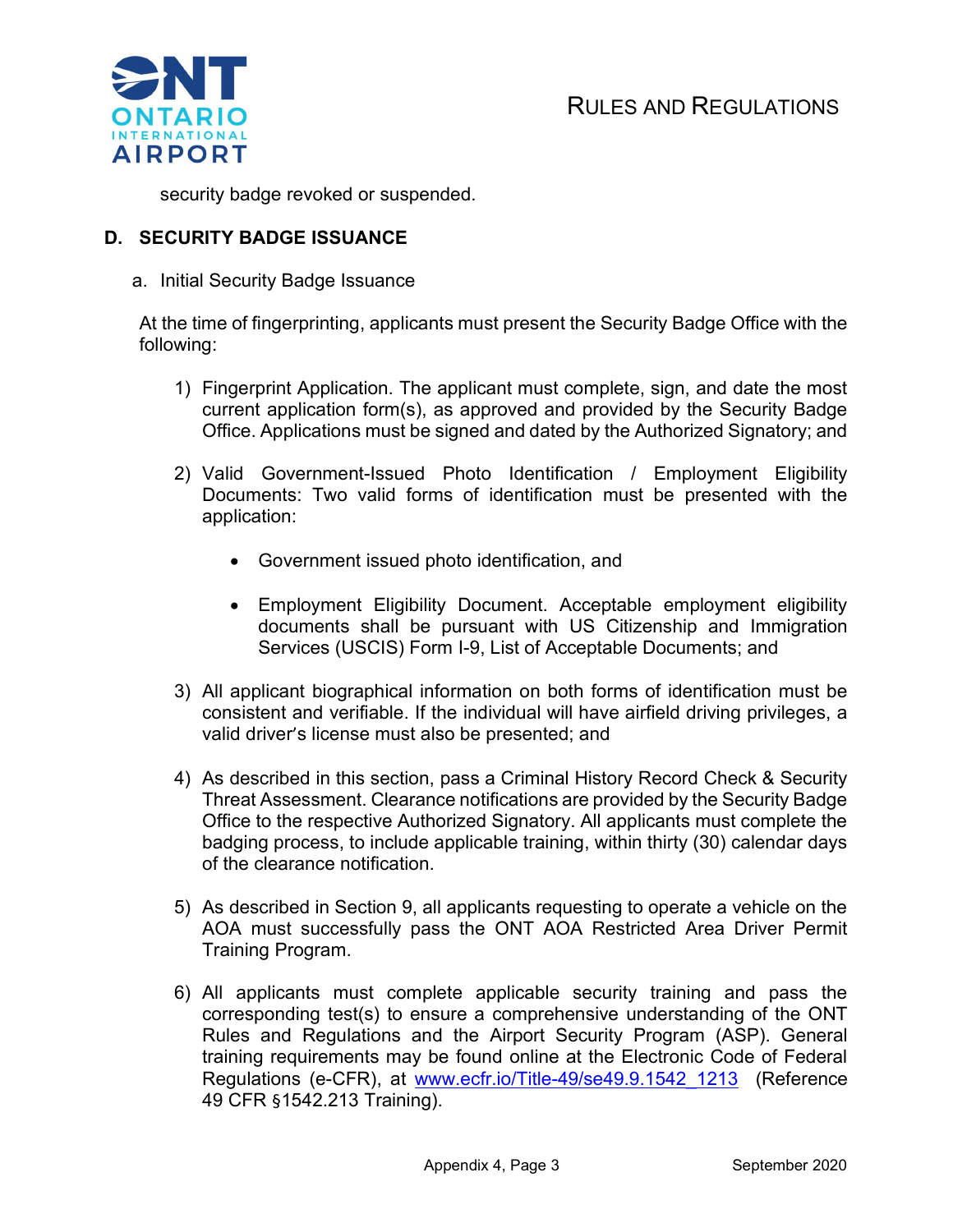

Special Circumstances

Reasonable accommodations will be considered for SIDA training. Please contact the Security Badge Office to request accommodations prior to scheduling your training.

b. Security Badge Renewal

Security badges expire on the date printed on the front of the badge and may be renewed up to sixty (60) calendar days prior to the respective expiration date. To renew a security badge, in coordination with the Authorized Signatory, the security badgeholder must complete the following:

- 1) Complete and sign a Fingerprinting and Badging Application form and obtain approval from the employee's Authorized Signatory no more than thirty (30) calendar days prior to the date the form is presented to the Security Badge Office.
- 2) The security badgeholder must present two (2) forms of identification. If driving privileges are requested, a valid driver's license must be included.
- 3) As described in this section, the security badgeholder must pass a Criminal History Record Check & Security Threat Assessment. Clearance notifications are provided by the Security Badge Office to the respective Authorized Signatory. At the discretion of the Security Badge Office, the security badgeholder may be required to complete an additional fingerprinting process.
- 4) The security badgeholder must complete required training and pass the corresponding test(s) to ensure a comprehensive understanding of the ONT Rules and Regulations, and the ASP.
- 5) For security badges that have expired, the employee must be fingerprinted, clear a Criminal History Records Check, and have a valid Security Threat Assessment before a security badge can be re-issued.
- 6) If a security badge issued with an Aircraft Operator's Criminal History Records Check Certification has expired, the respective air carrier's Authorized Signatory must provide a new certification to the Security Badge Office and have a valid STA before a security badge can be re-issued.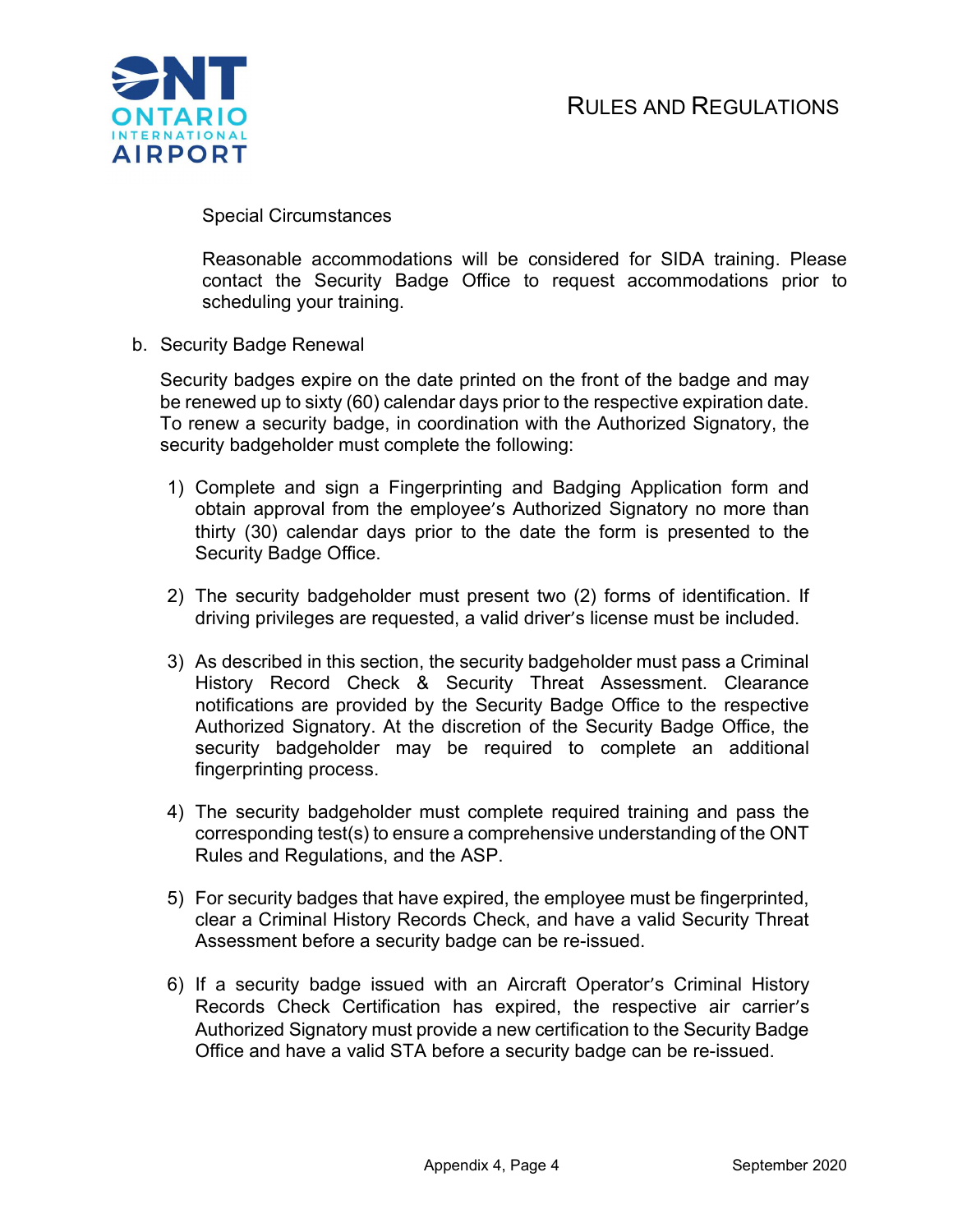

# E. Security Threat Assessments (STA)

 Unless specifically exempted by the TSA, any person requesting a security badge must pass an STA performed by the TSA. Concurrent with the security badge application process, the Security Badge Office shall collect and submit the required STA information. Prior to issuance of a security badge, the Security Badge Office must receive TSA's confirmation of the applicant's successful completion of an STA.

# F. Criminal History Record Check (CHRC)

 Unless specifically exempted by the TSA, any person requesting a security badge must be fingerprinted and pass a CHRC. The Airport Security Coordinator (ASC) or designee will conduct a computerized Federal Bureau of Investigations (FBI) CHRC of any individual applying for a security badge, to include renewals. After receiving an applicant's authorization to perform the CHRC, the ASC or designee shall request, receive, and review the criminal history data, if any, to ensure the applicant does not have a conviction for a disqualifying crime, as described in this section, or, has been charged with a disqualifying crime and awaiting judicial disposition.

#### a. CHRC Approval

 A successful CHRC means the employee shall not have been: 1) convicted, 2) given a deferred sentence, 3) found not guilty by reason of insanity, or 4) have been arrested and awaiting judicial proceedings for any crimes listed in 49 CFR §1542.209; or any felony during the ten (10) years before the date of the individual's application for unescorted access authority, or while the individual has unescorted access authority.

#### b. CHRC Denials

 If an applicant will be denied a security badge as the result of the CHRC, the ASC or designee will provide written notification of the reason for denial, applicable grievance procedures, and advise the applicant may submit competent evidence to the ASC or designee, to include, at minimum, the revised FBI record and/or certified true copy of the information from the appropriate court.

#### c. Aircraft Operator CHRC Certifications

 The ASC may accept a certification from an aircraft operator subject to 49 CFR Part 1544 (Domestic Aircraft Operator) indicating it has complied with the CHRC requirements of 49 CFR §1544.229 for their employees and contractors seeking unescorted access authority. The approved CHRC certification must verify the employee has not been: 1) convicted, 2) given a deferred sentence, 3) found not guilty by reason of insanity, 4) arrested and awaiting judicial proceedings for any crimes listed in 49 CFR §1542.209; or any felony conviction during the ten (10) years before the date of the individual's application for unescorted access authority, or while the individual has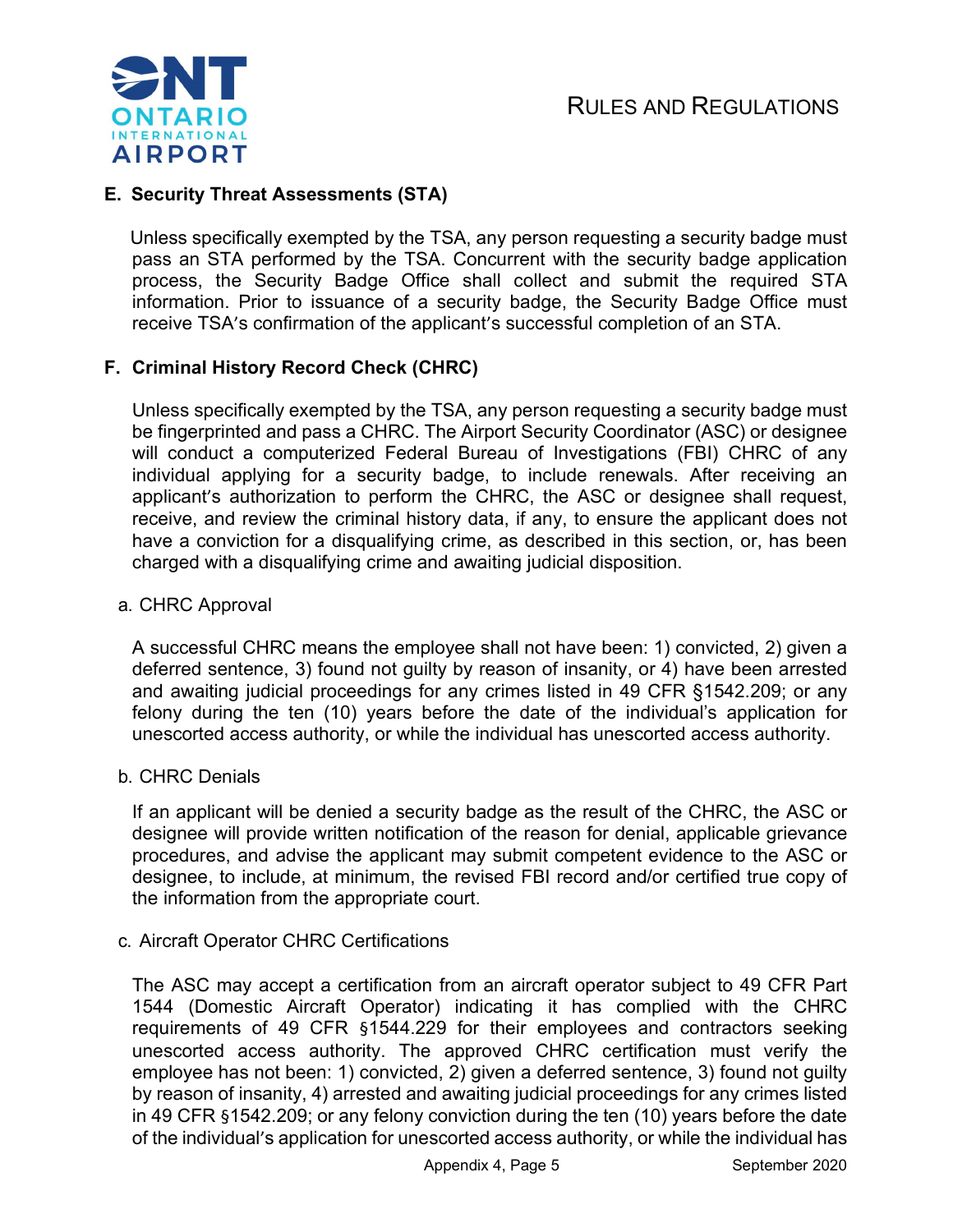

unescorted access authority. If such certifications are authorized and accepted by the ASC, the SBO shall not require the Aircraft Operator to provide a copy of the respective CHRC.

#### d. Disqualifying Criminal Offenses

Any individual has a disqualifying criminal offense if the individual has been convicted, or found not guilty by reason of insanity, of any of the following disqualifying crimes in any jurisdiction during the 10 years before the date of the individual's application for unescorted access authority, or while the individual has unescorted access authority.

| DISQALIFYING CRIMINAL OFFENSES: Convicted, or found not guilty by<br>reason of insanity, of any of the following crimes, in any jurisdiction, during the past<br>10 years |                                                                                                                                                                                                                    | U.S. CODE                          |
|---------------------------------------------------------------------------------------------------------------------------------------------------------------------------|--------------------------------------------------------------------------------------------------------------------------------------------------------------------------------------------------------------------|------------------------------------|
| 1)                                                                                                                                                                        | Forgery of certificates, false marking of aircraft, and other<br>aircraft registration violation                                                                                                                   | 49 U.S.C.<br>46306                 |
| 2)                                                                                                                                                                        | Interference with air navigation                                                                                                                                                                                   | 49 U.S.C.                          |
| 3)                                                                                                                                                                        | Improper transportation of a hazardous material                                                                                                                                                                    | 46308<br>49 U.S.C.<br>46312        |
| 4)                                                                                                                                                                        | Aircraft piracy                                                                                                                                                                                                    | 49 U.S.C.<br>46502                 |
| 5)                                                                                                                                                                        | Interference with flight crew members or flight attendants                                                                                                                                                         | 49 U.S.C.<br>46504                 |
| 6)                                                                                                                                                                        | Commission of certain crimes aboard aircraft in flight                                                                                                                                                             | 49 U.S.C.<br>46506                 |
| 7)                                                                                                                                                                        | Carrying a weapon or explosive aboard aircraft                                                                                                                                                                     | 49 U.S.C.<br>46505                 |
| 8)                                                                                                                                                                        | Conveying false information and threats                                                                                                                                                                            | 49 U.S.C.<br>46507                 |
| 9)                                                                                                                                                                        | Aircraft piracy outside the special aircraft jurisdiction of the United<br><b>States</b>                                                                                                                           | 49 U.S.C.<br>46502(b)              |
| 10)                                                                                                                                                                       | Lighting violations involving transporting controlled substances                                                                                                                                                   | 49 U.S.C.<br>46315                 |
| 12)<br>13)                                                                                                                                                                | 11) Unlawful entry into an aircraft or airport area that serves air carriers or<br>foreign air carriers contrary to established security requirements<br>Destruction of an aircraft or aircraft facility<br>Murder | 49 U.S.C.<br>46314<br>18 U.S.C. 32 |
| 14)                                                                                                                                                                       | Assault with intent to murder                                                                                                                                                                                      |                                    |
| 15)<br>16)                                                                                                                                                                | Espionage<br>Sedition                                                                                                                                                                                              |                                    |
| 17)                                                                                                                                                                       | Kidnapping or hostage taking                                                                                                                                                                                       |                                    |
| 18)                                                                                                                                                                       | Treason                                                                                                                                                                                                            |                                    |
| 19)<br>20)                                                                                                                                                                | Rape or aggravated sexual abuse<br>Unlawful possession, use, sale, distribution, or manufacture of an<br>explosive or weapon                                                                                       |                                    |
| 21)                                                                                                                                                                       | Extortion                                                                                                                                                                                                          |                                    |
| 22)                                                                                                                                                                       | Armed or felony unarmed robbery                                                                                                                                                                                    |                                    |
| 23)<br>24)                                                                                                                                                                | Distribution of, or intent to distribute, a controlled substance<br>Felony arson                                                                                                                                   |                                    |
| 25)                                                                                                                                                                       | Felony involving a threat                                                                                                                                                                                          |                                    |
|                                                                                                                                                                           |                                                                                                                                                                                                                    |                                    |

26) Any felony involving: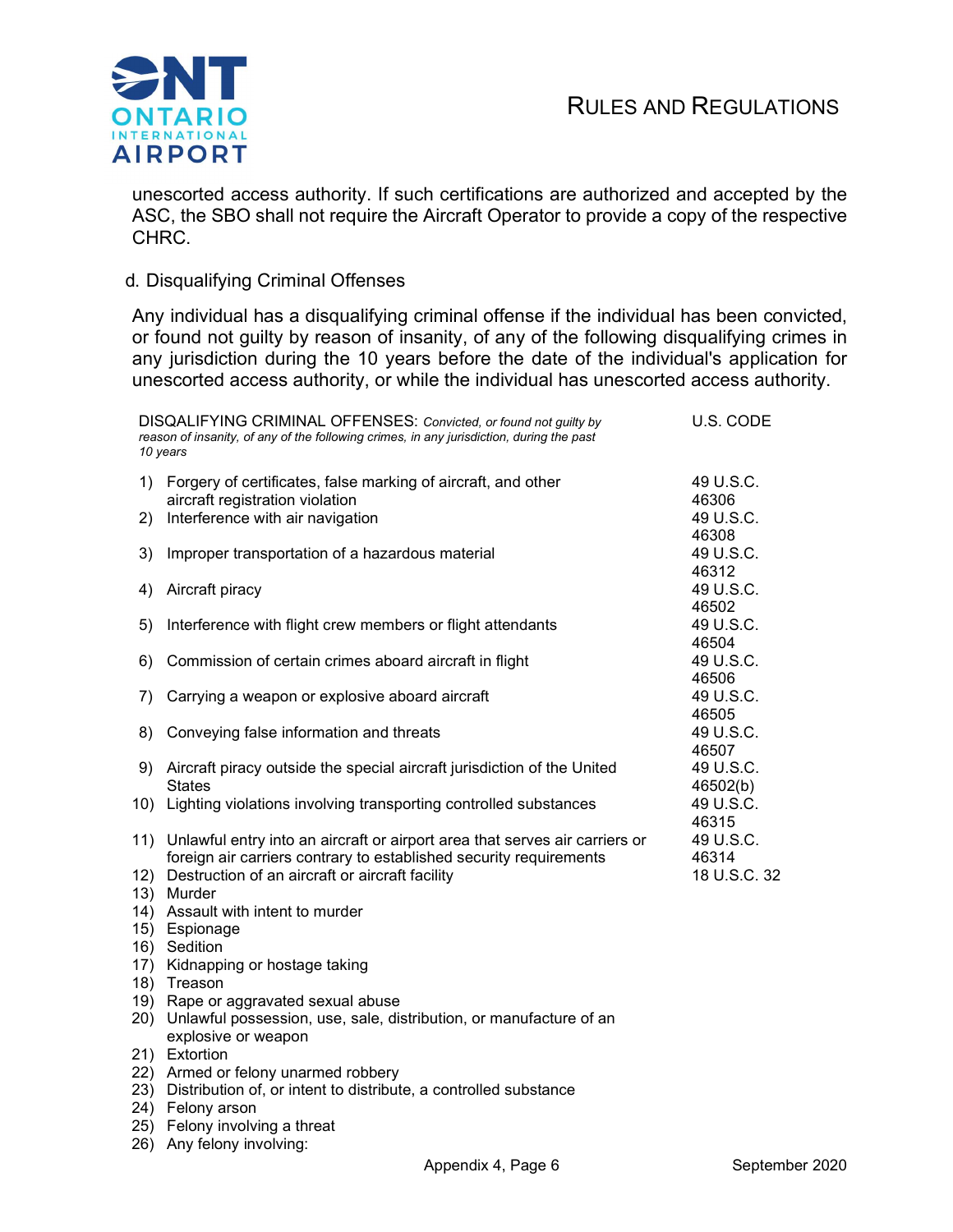# RULES AND REGULATIONS



- Willful destruction of property
- Importation or manufacture of a controlled substance
- Burglary
- Theft
- Dishonesty, fraud, or misrepresentation
- Possession or distribution of stolen property
- Aggravated assault
- Bribery
- Illegal possession of a controlled substance punishable by a maximum term of imprisonment of more than 1 year

Violence at international airports 18 U.S.C. 37.

- Conspiracy or attempt to commit any of the listed criminal acts
- 1) An Authorized Signatory receiving an applicant's security badge application and/or CHRC application acknowledging an arrest and conviction for any disqualifying criminal offense described above, shall advise the applicant of their disqualification.
- 2) All individuals charged with a disqualifying crime must receive judicial disposition prior to applying for a security badge.
- 3) As determined by the ASC or designee, the OIAA shall reserve the right to confiscate a security badge, revoke a security badge and/or deny unescorted or escorted access to the secured area, sterile area, and/or airport designated controlled area(s), to any applicant or current security badgeholder, for any instance(s) of criminal activity.

#### e. CHRC Records

A copy of the criminal record received from the FBI will be provided by the ASC or designee upon written request from an applicant or current security badgeholder. The ASC or designee is the individual's point of contact if he or she has questions about the results of the CHRC.

#### f. CHRC Adjudications

All security badge applicants having criminal records for any disqualifying criminal offense without disposition, are subject to CHRC adjudication.

1) Security Badge Applicants

When a CHRC discloses an applicant's arrest for any disqualifying criminal offense without indicating a disposition, in coordination with the applicant and respective Authorized Signatory, the ASC or designee shall adjudicate the matter to ensure the arrest did not result in a disqualifying offense prior to issuing a security badge.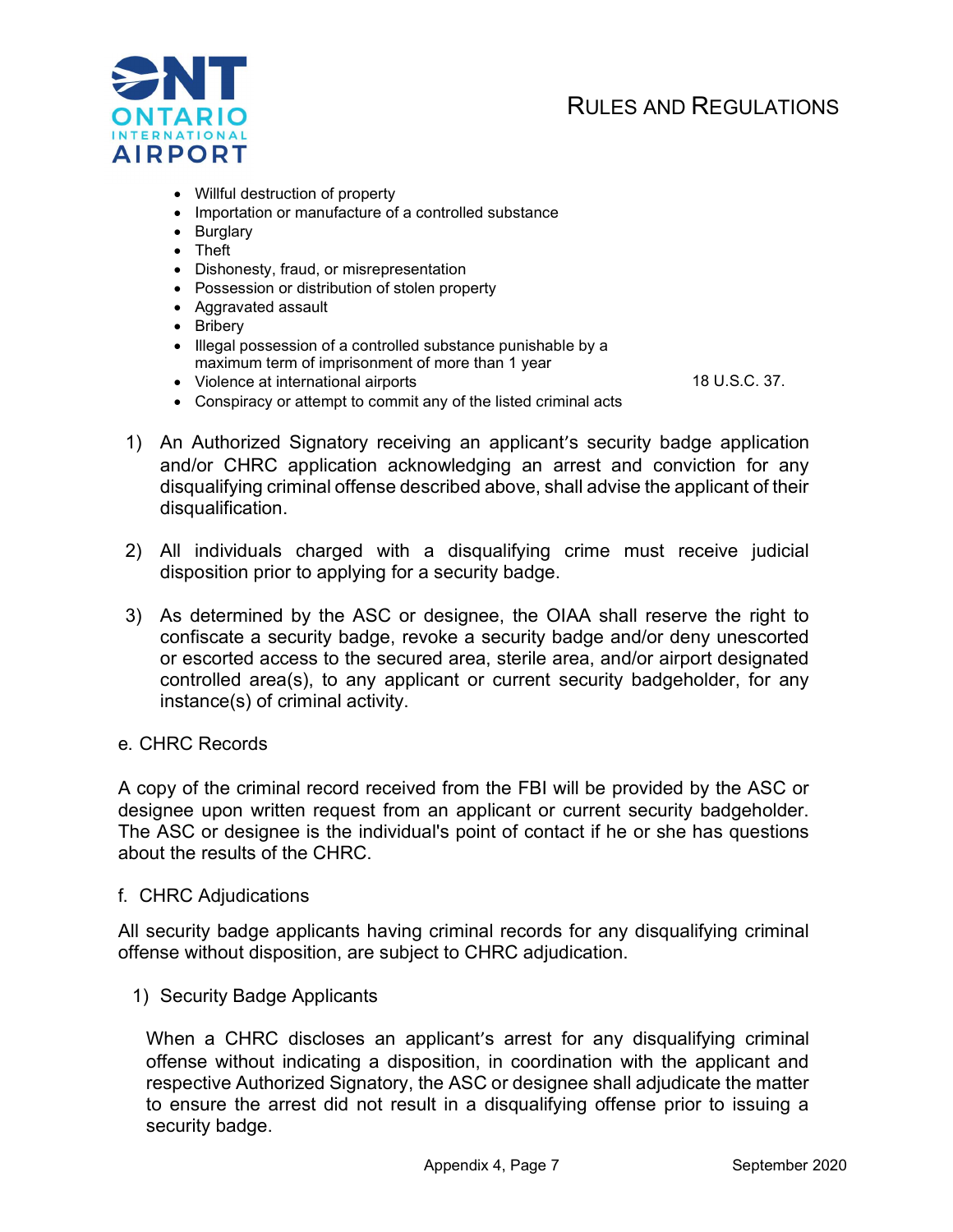

- i. Before making a final decision to deny issuing a security badge, the ASC or designee will provide written notification to the applicant of the following:
- ii. The FBI criminal record discloses information that would disqualify him or her from receiving and/or retaining a security badge; or
- iii. Based upon the totality of criminal activity disclosed by the FBI criminal record, the ASC or designee has made the determination to deny issuing a security badge.
- 2). Correction of CHRC Records
- i. Upon receiving the ASC's notification of disqualification, should the applicant believe the FBI criminal record contains inaccurate information, the applicant, within thirty (30) days of receipt, may notify the ASC in writing of his or her intent to correct any FBI criminal record information he or she believes to be inaccurate. The applicant is encouraged to contact the local jurisdiction responsible for the information and the FBI to complete or correct the information contained in his or her record.
- ii. If the applicant's written notification of intent to correct FBI records is not received by the ASC within thirty (30) days, the provided written notification of disqualification shall serve as the ASC's final determination to deny issuing a security badge.
- iii. If the ASC receives the applicant's notification within thirty (30) days, the applicant, prior to re-consideration of security badge issuance, must provide the ASC with a copy of the revised FBI record and/or certified true copy of the information from the appropriate court. Upon considerations of any revised FBI record and/or certified true copy of the information from the appropriate court, the ASC will either approve the issuance of a security badge, or provide written notification to the applicant that a final decision has been made to deny the issuance of a security badge.
- g. Current Security Badgeholders
	- i. Security badgeholders, in coordination with their Authorized Signatory, must notify the ASC or designee within twenty-four (24) hours, if he or she has been arrested for any disqualifying offense; or, if he or she has been: 1) convicted, 2) given a deferred sentence, or 3) found not guilty by reason of insanity for any disqualifying offense.
	- ii. Upon disclosure by a security badgeholder and/or the security badgeholder's CHRC provides the airport notification of any arrest for a disqualifying criminal offense without indicating a disposition, the ASC or designee shall adjudicate